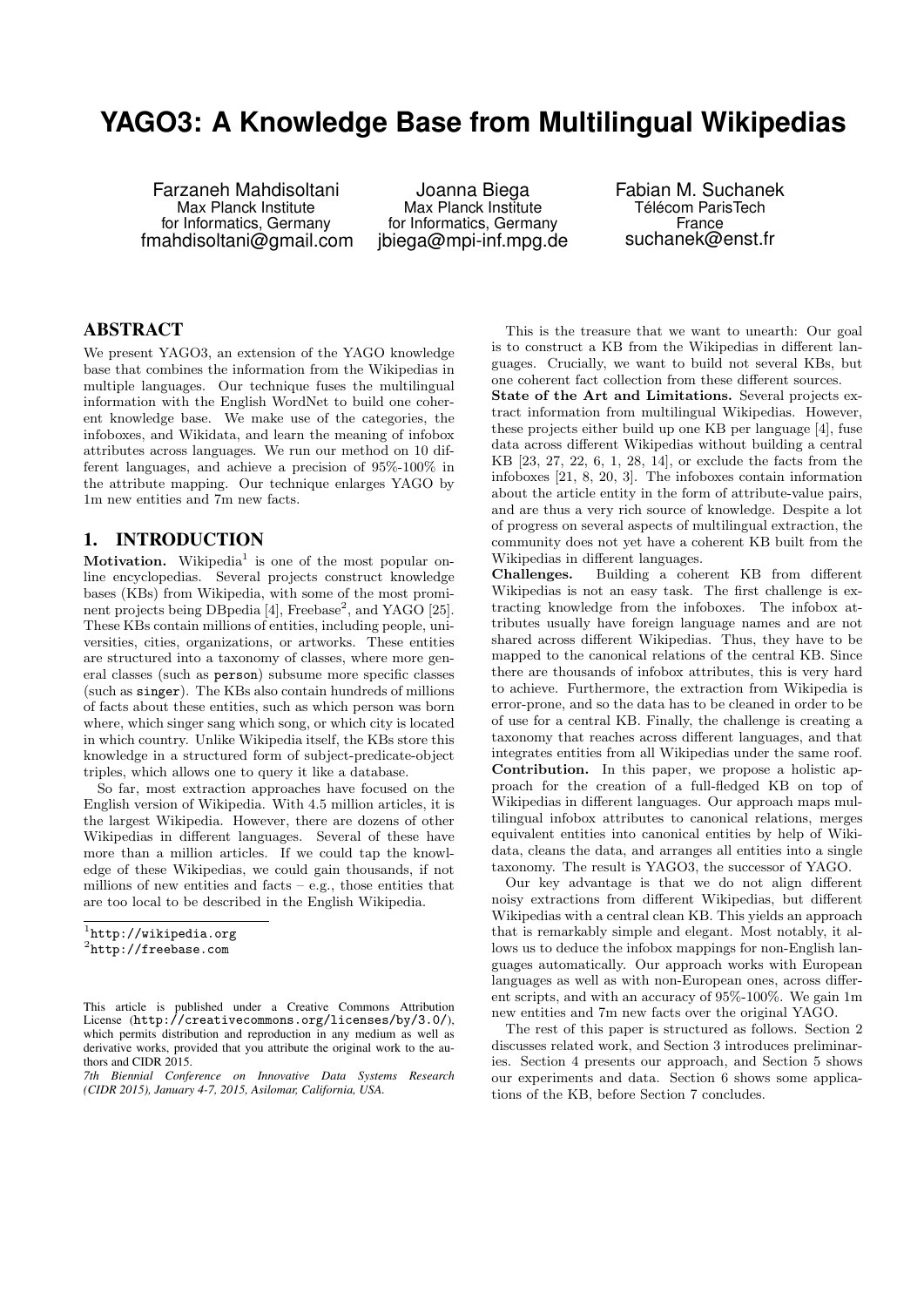### <span id="page-1-0"></span>2. RELATED WORK

Several works have harvested the multilingual data from Wikipedia.

Wikidata. The Wikidata project builds a KB through crowd sourcing. The community members add the facts manually to the KB. So far, Wikidata has gathered 14 million entities. However, most entities have only few facts. On the long run, Wikidata aims to incorporate, consolidate, and replace the Wikipedia infoboxes, lists, and categories. Thus, our approach and Wikidata share the same goal of creating a common multilingual KB. While Wikidata is a community effort, our approach is automated. We believe that the two projects can complement each other: Our approach builds on Wikidata, and we believe that Wikidata could benefit from our results in return.

DBpedia. The DBpedia project [\[4\]](#page-9-0) has launched KB construction projects for Wikipedias in different languages. The community maps the infobox attributes to a central ontology using different approaches. DBpedia's crowd-sourced approach has inspired us to aim at an automated approach to construct a single KB from the Wikipedias. Another approach uses classification to align the DBpedia classes across different Wikipedia languages [\[3\]](#page-8-1). Their main goal is to assign novel entities to DBpedia classes automatically. However, they don't focus on obtaining new facts. Our technique in contrast, introduces new facts in addition to new entities. [\[14\]](#page-9-7) presents a method that maps infobox attributes of different Wikipedias automatically to the central DBpedia properties. Our work aims at a holistic integration of different Wikipedias into one unified knowledge base, which includes information from the categories, the infoboxes, and a taxonomy.

Lexical KBs. Several projects [\[8,](#page-9-9) [20,](#page-9-10) [19,](#page-9-11) [21\]](#page-9-8) make use of the multilingual data in Wikipedia to construct dictionaries and concept networks. MENTA [\[8,](#page-9-9) [11\]](#page-9-12) collects entities from all editions of Wikipedia as well as WordNet into a single coherent taxonomic class hierarchy. BabelNet [\[21\]](#page-9-8) is built by integrating lexicographic and encyclopedic knowledge from WordNet and Wikipedia. We share the goal of a unified ontology, but want to add to this structure also the consolidated facts from the infoboxes in different Wikipedias. This is an entirely different problem.

[\[9\]](#page-9-13) straightens the inter-language links in Wikipedia. This task has been addressed also by the Wikidata community, and we make use of the latter.

Cross-Lingual Data Fusion. A large number of works extract information from Wikipedia (see, e.g., [\[17\]](#page-9-14) for an overview). Of these, several approaches consolidate information across different Wikipedias [\[23,](#page-9-2) [27,](#page-9-3) [22,](#page-9-4) [6,](#page-9-5) [1,](#page-8-0) [28\]](#page-9-6). We also want to align information across Wikipedias, but our ultimate goal is different: Unlike these approaches, we aim to build a single coherent KB from the Wikipedias, which includes a taxonomy. This goal comes with its own challenges, but it also allows simplifications. Our infobox alignment method is considerably simpler, and requires no similarity functions or machine learning methods. Still, as we show in our experiments, we achieve precision and recall values comparable to previous methods. Second, unlike previous approaches that have been shown to work on 4 or less languages  $[23, 6, 22, 27, 1, 28]$  $[23, 6, 22, 27, 1, 28]$  $[23, 6, 22, 27, 1, 28]$  $[23, 6, 22, 27, 1, 28]$  $[23, 6, 22, 27, 1, 28]$  $[23, 6, 22, 27, 1, 28]$ , we can show that our method is robust enough to run across 10 different languages, different scripts, and thousands of attributes. In addition, we construct a coherent knowledge base on top of these knowledge

sources.

Ontology Alignment. A large number of works have looked into the alignment of entities, relations, and classes across KBs (see, e.g., [\[24,](#page-9-15) [29\]](#page-9-16) and references therein for recent works). PARIS [\[24\]](#page-9-15) is a probabilistic approach for the automatic alignment of ontologies. It aligns instances, relations and classes by measuring degrees of matchings based on probability estimates. We show in our experiments that we achieve comparable precision to this approach in our alignment of infobox attributes. At the same time, we construct an entire unified knowledge base on top of the different knowledge sources. This includes a unified taxonomy, the resolution of attribute names across 10 different languages, and the insertion of the data into one central schema.

# <span id="page-1-1"></span>3. PRELIMINARIES

RDFS. The Resource Description Framework Schema (RDFS) is a W3C standard for knowledge representation. It is used in most major KBs. RDFS is based on a set  $U$ of resources. In most applications, the resources are partitioned into instances  $\mathcal{I}$ , relations  $\mathcal{R}$ , literals  $\mathcal{L}$ , and classes C, with  $U = I \cup R \cup L \cup C$ . An *instance* is any entity of the world, such as a person, a city, or a movie. A class (or type) is a name for a set of instances. The class city, e.g., is the name for the set of all instances that are cities. A relation is a name for a relationship between resources, such as loves, or livesIn. Every relation  $r$  comes with a domain  $dom(r) \in \mathcal{C}$  and a range  $ran(r) \in \mathcal{C}$ . A *literal* is number, string, or date. Literals usually take the form "string"<sup>\*</sup> datatype. Here, string is the string representation of a number, date, or other literal. datatype is a resource. For YAGO, the datatypes behave exactly like classes: Every literal is considered an instance of its datatype. Usually, instances, classes, and relations are prefixed by a namespace. We omit the namespace in this paper for legibility. In all of the following, we assume fixed sets  $\mathcal{U}, \mathcal{I}, \mathcal{R}, \mathcal{L}, \mathcal{C}$ . A state*ment* (or *fact*) is a triple  $s \in (\mathcal{U} \setminus \mathcal{L}) \times \mathcal{R} \times \mathcal{U}$ , and usually for most statements  $s, s \in \mathcal{I} \times \mathcal{R} \times (\mathcal{I} \cup \mathcal{L})$ . The statement says that the first component (the *subject*) stands in the relation given by the second component (the predicate) with the third component (the  $object$ ), as in  $\langle$ Elvis, marriedTo, Priscilla). We use the statement  $\langle$ Elvis, type, singer $\rangle$ to say that Elvis is an instance of the class singer. We use  $\langle$  singer, subClassOf, person $\rangle$  to say that singer is a subclass of person. The subClassOf-relationship is transitive. A knowledge base (KB) is set of statements.

Wikipedia. The online encyclopedia Wikipedia is written by a community of volunteers. It is available in 287 languages, and 9 of them have more than 1m articles. The English edition currently has 4.5m articles. The articles are written in the Wiki markup language. Each article usually describes one concept or entity. Most articles are members of one or several categories. The article about Elvis Presley, e.g., is in the categories American baritones, and 1935 births. Furthermore, many articles have an infobox. An infobox is a set of attribute-value pairs with information about the article entity, such as {birthplace = Tupelo, birthdate = 8 January 1935,  $\ldots$ }. The infoboxes are grouped into templates, which often carry the name of the class of the article entity. For example, the infobox for Elvis belongs to the template singer. The templates define which attributes may be used. However, the templates are not used consistently, and the attributes vary widely across articles.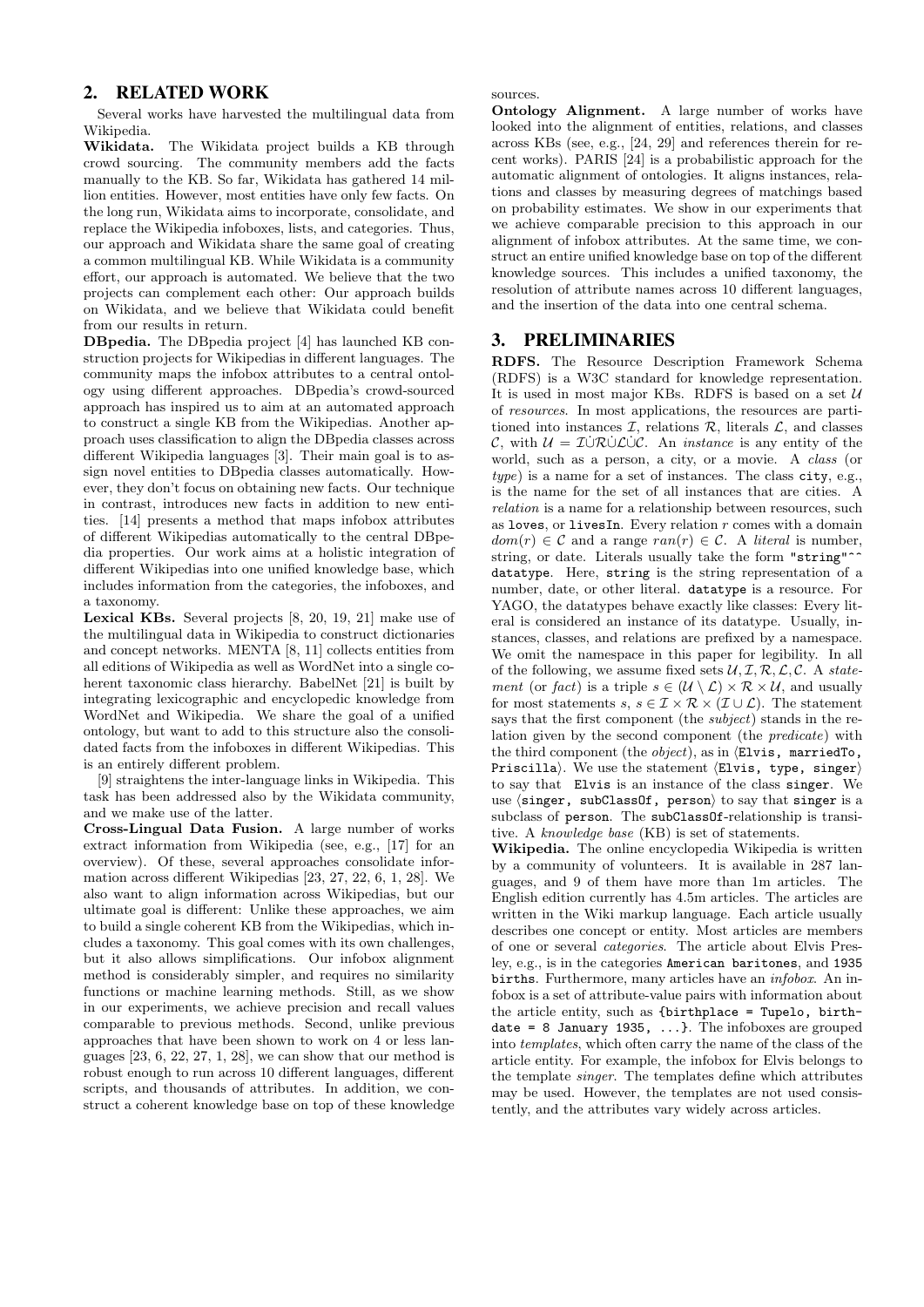Wikidata. The Wikidata project aims to be a structured version of Wikipedia. It is a KB that is fed with facts by volunteers. Wikidata provides central abstract identifiers for entities and links them to the articles in the Wikipedias in different languages. For example, Elvis Presley has the identifier Q303, and has links to the Wikipedia articles in 147 languages. Wikidata provides similar data for infobox templates and category names.

WordNet. The online dictionary WordNet [\[18\]](#page-9-17) aims to cover all words of the English language. WordNet groups synonymous nouns together into *synsets*, which can be interpreted as classes. For example, person and human are in the same synset, which is the class of people. WordNet structures the synsets into an subClassOf hierarchy (a taxonomy), where, e.g., the synset of people is below the synset of animals.

YAGO. YAGO [\[25,](#page-9-1) [26\]](#page-9-18) is a large KB constructed from Wikipedia and WordNet. In its new version, YAGO 2 [\[15,](#page-9-19) 5, several new sources were added, including geonames<sup>[3](#page-2-1)</sup> and the Universal WordNet [\[10\]](#page-9-21). For this paper, we exclude the newer sources from the construction process, and stay with WordNet and Wikipedia. This subset of YAGO contains 3.4m entities, 17m facts, and 77 manually defined relations. YAGO Architecture. The architecture of the YAGO extraction system [\[5\]](#page-9-20) is based on extractors and themes. A theme is a set of facts stored in a file. An extractor is a software module, which takes as input a set of themes and other data, and produces a set of output themes. Extractors can extract data from Wikipedia, WordNet, or other sources. They can also postprocess themes produced by other extractors, and perform deduplication, verification, or constraint checking. These dependencies yield a bipartite graph of themes and extractors, where every extractor is connected to the themes it consumes and the themes it produces. A scheduling module calls the extractors in parallel so that an extractor starts as soon as all its input themes are available. Figure [1](#page-2-2) shows an excerpt from this graph; the full graph is available at <http://yago-knowledge.org>. Some extractors exist in several instantiations, because they perform the same task on different input data. All in all, YAGO uses 40 extractor instantiations.

### <span id="page-2-0"></span>4. APPROACH

Our input is a list of Wikipedia languages, and our goal is to create a KB from these multilingual Wikipedias. This comes with 3 challenges: (1) We have to determine the set of entities, (2) we have to extract facts about these entities from Wikipedia, and (3) we have to create a taxonomy.

We will now show how these 3 tasks can be solved holistically. Our key advantage is that we can leverage the existing English YAGO as a reference KB and as a taxonomic backbone. Furthermore, the YAGO architecture is modular enough to allow an organic extension beyond the English Wikipedia. By adding extractors in the right places, we arrive at an elegant, yet effective solution for the creation of a full-fledged KB from multilingual Wikipedias.

### <span id="page-2-3"></span>4.1 Set of Entities

In YAGO, every Wikipedia article becomes an entity. In YAGO3, we have to take care not to duplicate entities, because the same entity can be described in different

<span id="page-2-1"></span>

<span id="page-2-2"></span>



Wikipedias. We use Wikidata for this purpose. As described in Section [3,](#page-1-1) Wikidata maintains its own repository of entity and category identifiers, and maps them to articles in Wikipedias in different languages. We designed a Wikidata extractor (Figure [1](#page-2-2) top right), which takes Wikidata as input, and produces a theme Dictionary as output. This theme contains facts that map every foreign category name and entity name to its English counterpart, as in this example:

#### "de/Amerikanische Sänger" hasTranslation "American Singer" de/Elvis hasTranslation Elvis

We prefix entities and categories with the language code of their Wikipedia edition. Some foreign entities have no English counterpart. In these cases, our method chooses the first language in the input list of languages in which the entity appears. For example if our list of languages is  $\langle$ English, French, Italian, German), and if the Italian Wikipedia contains the village of Loano, then we will seek this entity first in English and then in French before defaulting to Italian. This gives us a file that maps every foreign and English article name to a unique entity name. The set of these unique names is our set of entities.

### <span id="page-2-4"></span>4.2 Fact Extraction

In this section, we explain how we extract facts from infoboxes. We first treat the existing extractors for the English YAGO and then explain the new extractors for the multilingual YAGO.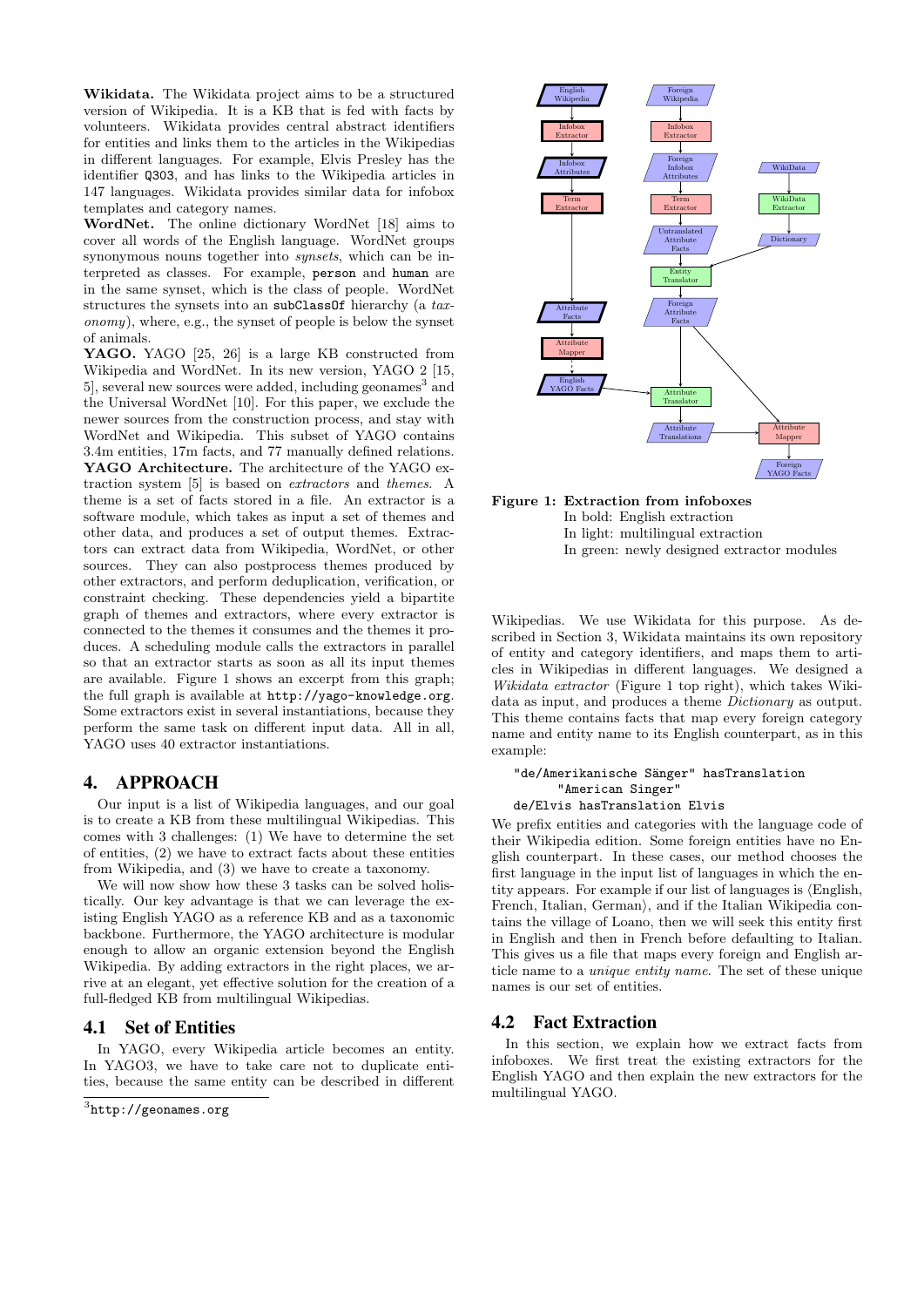#### <span id="page-3-0"></span>*4.2.1 English Extraction*

Extraction from Infoboxes. The YAGO system extracts facts about the article entity from infoboxes, such as birth places, authored books, or physical attributes. We first explain the existing extractors (Figure [1,](#page-2-2) left). The Infobox Extractor (top left) parses out attribute-value pairs and produces the theme Infobox Attributes. These are raw pairs as they appear in the article, and take, e.g., the following form:

Elvis infobox-spouse "[Pricilla Presley], 1967"

The Term Extractor extracts all possible terms from the attribute value. These are instance names, and literals such as dates, numbers, and quantities. The resulting theme, Attribute Facts, contains, e.g.:

```
Elvis infobox-spouse Priscilla_Presley
Elvis infobox-spouse "1967-##-##"^^xsd:date
```
YAGO uses wildcards if components of a date are unknown. The Attribute Mapper uses manually defined mappings between the English infobox attributes and the YAGO relations to produce facts in YAGO's schema. This yields, e.g.,

```
Elvis marriedTo Priscilla_Presley
Elvis marriedTo "1967-##-##"^^xsd:date
```
Type Checking. YAGO performs several checks on its facts. One of them is the type check. A fact  $\langle x, r, y \rangle$  is accepted, if  $\langle x, \text{ type}, \text{ dom}(r) \rangle$  and  $\langle y, \text{ type}, \text{ ran}(r) \rangle$  are part of the KB. YAGO defines classes not just for instances, but also for literals. These include dates, strings, and numbers with their subclasses of rational numbers, integers, positive integers, and so forth. Every such class comes with a manually defined regular expression that identifies literals of this class. For example, the class integer comes with the regular expression "[+-]?[0-9]+". The type check  $y \in ran(r)$  is performed by matching y to the regular expression of  $ran(r)$ . This way, the type check can filter out non-conforming facts for both entities and literals. In the example, the type checker will reduce the facts to

```
Elvis marriedTo Priscilla_Presley
```
Funclash Checking. Some of YAGO's relations have been defined as *functional*. If  $r$  is a functional relation, this imposes  $\langle x, r, y \rangle \land \langle x, r, y' \rangle \Rightarrow y = y' \quad \forall x \in \mathcal{I}, y \in \mathcal{I} \cup \mathcal{L}.$ If two fact candidates  $\langle x, r, y \rangle$ ,  $\langle x, r, y' \rangle$  appear with  $y \neq y'$ for some functional relation  $r$ , we have a *functional clash* (funclash for short). In this case, either one or both of the candidates have to be discarded. In the current YAGO implementation, the input themes are sorted in such a way that the more precise information (from the infoboxes) precedes the more coarse information (from the categories). In case of a funclash, the fact from the first theme is kept, and all potentially following clashing facts are discarded.

Type checking and funclash checking are performed by extractors that read one or several themes as input, and produce a theme as output that contains only the facts that pass the check. Finally, the themes are merged together. In this process, duplicates are removed. Furthermore, less specific facts (such as  $\langle$ Elvis, wasBorn, "1935-##-##")) are removed if more specific facts are available (such as  $\langle$ Elvis,  $wasBorn$ , "1935-01-08" $\rangle$ ).

### <span id="page-3-1"></span>*4.2.2 Multilingual Extraction*

Foreign Infoboxes. The extraction from multilingual

Wikipedias proceeds similar to the English one. The center branch of Figure [1](#page-2-2) uses the same extractors, and is replicated for every input language. For example, for German, the theme Foreign Infobox Attributes may contain:

```
de/Elvis de/heirat "[Priscilla Presley],
      1967 in [Las Vegas (Stadt)]"
```
This fact states that Elvis married Priscilla in 1967 in the city of Las Vegas. As for the English Wikipedia, the Term Extractor extracts all possible terms:

```
de/Elvis de/heirat de/Priscilla_Presley
de/Elvis de/heirat "1967-##-##"^^xsd:date
de/Elvis de/heirat de/Las_Vegas_(Stadt)
```
Different languages have different ways to express numbers and dates (this is true in particular for Farsi). We adopt a conservative approach: We run our standard term extractor, and extract only dates and numbers that follow the English convention. Our date extraction is designed in such a way that it only extracts dates in which the order of day, month, and year can be established unambiguously. We leave the adaptation of the term extractor to different languages for future work. After the term extraction, the Entity Translator uses the dictionary to translate the entities to their unique names:

```
Elvis de/heirat Priscilla_Presley
Elvis de/heirat "1967-##-##"^^xsd:date
Elvis de/heirat Las_Vegas
```
We call these facts foreign attribute facts.

Attribute Mapping. While the entities of the foreign attribute facts have been mapped to their languageindependent unique names, the attributes still have to be mapped to the YAGO schema. In the example, we want to deduce that the German infobox attribute de/heirat corresponds to the YAGO relation married To. Let  $F_a$  be the set of subject-object-pairs that appear in the foreign Wikipedia with an infobox attribute a (e.g.,  $a = \text{de/heirat}$ ). Let  $E_r$ be the set of subject-object-pairs that appear in the English YAGO with a given relation  $r$  (e.g.,  $r =$  marriedTo). We want to determine whether  $a$  maps to  $r$ .

In principle, we could deduce this mapping from the fact that a  $F_a$  and  $E_r$  will share many subject-object pairs. In practice, this is challenging for several reasons: First, the term extractor produces dozens of terms per attribute value, and only very few of them are the intended objects. Second, the foreign Wikipedia may contain facts that YAGO does not contain. Vice versa, YAGO may contain facts that the foreign Wikipedia does not contain. Third, there may be spurious matches. The foundation year of a village, e.g., may coincide with its number of inhabitants.

Matches. Our Term Extractor can extract several objects of several types from a single infobox attribute-value pair. Since the majority of them are usually of the wrong type, we may not hope to find all of them in the English YAGO facts. Vice versa, the English YAGO facts may be more detailed than the foreign attribute facts. For example, they may know several albums of a singer, while the foreign Wikipedia may know only a few. Thus, we may not hope to find all English YAGO objects in the foreign Wikipedia. Therefore, we count as a *match* between  $a$  and  $r$  any subject that has a common object for a and r in  $F_a$  and  $E_r$ , respectively:

```
matches(F_a, E_r) = \pi_{subj}(F_a \cap E_r)
```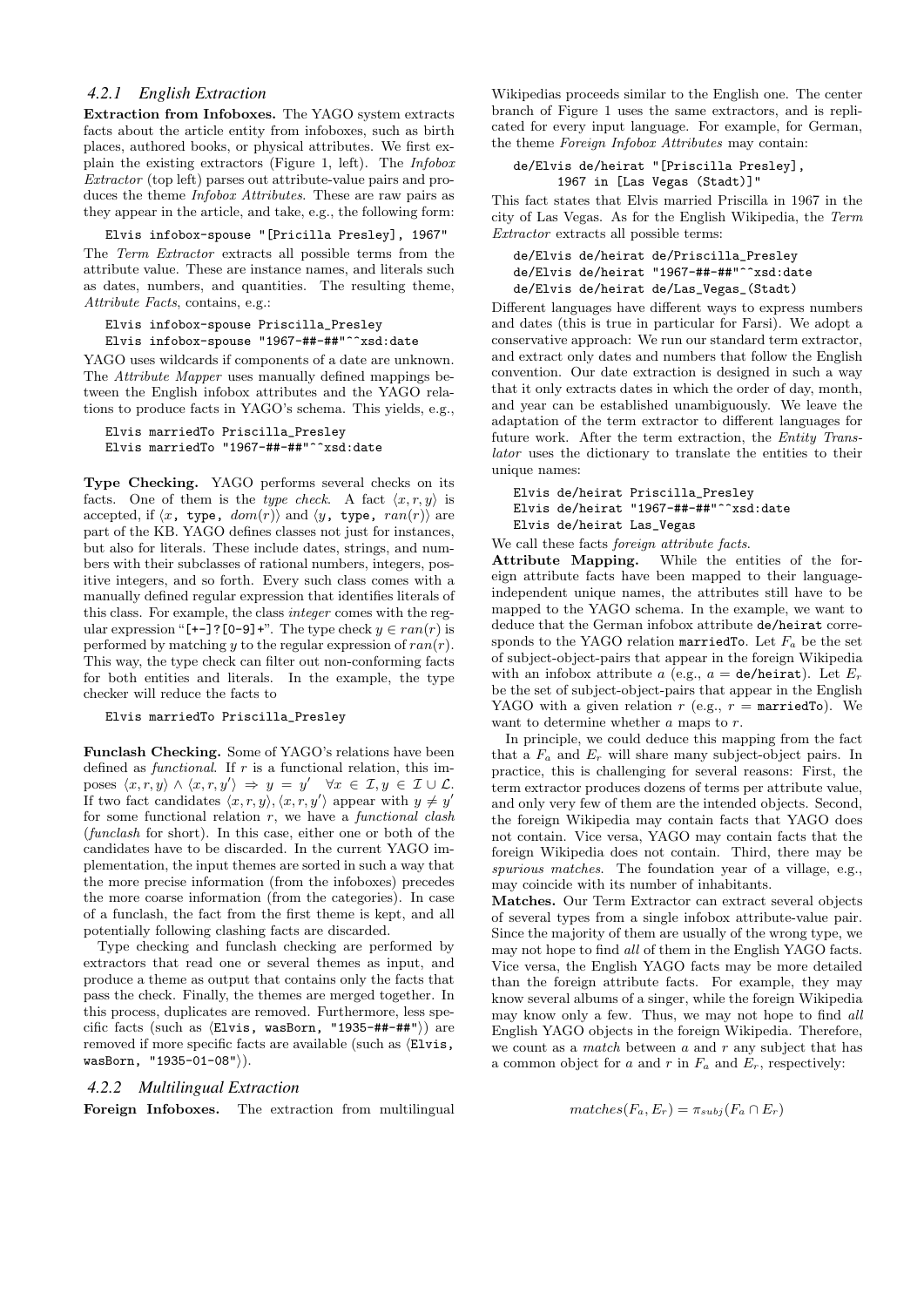**Clashes.** If a YAGO relation  $r$  is a functional relation, and a foreign attribute a contains a different object for the same subject  $x$ , then  $a$  cannot map to  $r$ . We call  $x$  a *clash*. In practice,  $F_a$  will contain several objects of different types, and only few of them will actually match with the English YAGO. Therefore, we relax the definition of a clash as follows: A subject is a *clash* for a and r, if it has objects in  $F_a$ and in  $E_r$ , and if these objects are disjoint:

$$
clashes(F_a, E_r) = \pi_{subj}(F_a) \cap \pi_{subj}(E_r) \setminus \pi_{subj}(F_a \cap E_r)
$$

We call this definition of clashes and matches the object set semantics, because, for a given subject and a given relation, the objects are considered as a set. We look only at disjointness or non-empty intersections for the definition of clashes and matches.

Contributions. The foreign Wikipedias may bring entities that are unknown to the English YAGO. They may also bring facts that the English YAGO does not know. Thus, for a given foreign attribute, not every subject is a clash or a match. It may also just be a new fact. To quantify this phenomenon, we introduce the contributions of a foreign attribute a as the number of distinct subjects:

$$
contrib(F_a) = \pi_{subj}(F_a)
$$

The total number of facts that a contributes in the end may be larger than this number (if most subjects have several objects), or smaller (if most objects are removed by type checks).

Given  $F_a$  and  $E_r$ , our goal is to determine whether a maps to r. Several measures can be envisaged to this end. Support. The *support* is simply the number of matches:

$$
support(F_a, E_r) = |matches(F_a, E_r)|
$$

This measure corresponds to the support in association rule mining [\[2\]](#page-8-4). It can be used to map an attribute to a relation if the number of subject-object pairs exceeds a certain threshold. This measure might be to restrictive for attributes with a small number of contributions. Vice versa, it may be misleading if there is a large number of contributions and a large number of spurious matches.

Confidence. The other measure of association rule mining is the confidence. In our setting, it corresponds to the ratio of matches out of the total number of contributions:

$$
confidence(F_a, E_r) = \frac{|matches(F_a, E_r)|}{|contrib(F_a)|}
$$

This measure is rather conservative, because it will punish mappings that have only few matches, and potentially many new facts that are unknown to the English YAGO.

PCA Confidence. The PCA-confidence [\[13\]](#page-9-22) measures the number of matches out of the total number of matches and clashes:

$$
pca(F_a, E_r) = \frac{|matches(F_a, E_r)|}{|matches(F_a, E_r)| + |class(F_a, E_r)|}
$$

It was developed for association rule mining under the open world assumption, and is used in [\[12\]](#page-9-23) to align relations across KBs. The PCA confidence admits that a fact that cannot be found in the English YAGO is not necessarily wrong. It is merely unknown. Therefore, the measure considers only facts that are confirmed or rejected explicitly (the matches and clashes), and ignores other facts.

Probabilistic Measure. Most pairs of  $a$  and  $r$  will exhibit some proportion of spurious matches. Before mapping  $a$  to  $r$ , we want to make sure that the proportion of matches exceeds that proportion of spurious matches, say 1%. The problem is that if our sample is small (say, 5 elements), then already one spurious match will fulfill that condition. Hence, we use a measure that models the mapping problem as a Bernoulli experiment. We observe that all non-English Wikipedias are smaller than the English Wikipedia. Therefore, we assume that  $F_a$  is only a subset of the future, yetunknown set of infobox attribute facts  $F_a^*$  that the foreign Wikipedia will eventually comprise. We want to know the proportion of these infobox attribute facts that match the English YAGO facts with  $r$ . In particular, we want to know whether this proportion exceeds a threshold  $\theta$  of spurious matches.

We make the following simplifying assumptions: We assume that  $F_a$  is a uniformly randomly drawn sample from  $F_a^*$ . We also assume that  $E_r$  is fixed. We want to estimate the proportion of matches,  $confidence(F_a^*, E_r)$ . In particular, we want to know whether  $confidence(F_a^*, E_r)$ exceeds  $\theta$ . We do not have access to  $F_a^*$ , and cannot compute confidence( $F_a^*, E_r$ ), but only confidence( $F_a, E_r$ ). Thus, we aim to estimate a lower bound for a Bernoulli parameter from the observed parameter in the sample.

There are several ways to estimate a lower bound for a Bernoulli parameter. Here, we opt for the Wilson Score Interval [\[7\]](#page-9-24), because it is particularly well-suited for small samples. The interval takes the form of a center  $c$  and a width  $\delta$ . These values are computed from the size of the sample,  $|F_a|$ , and the confidence on the sample,  $confidence(F_a, E_r)$ . The interval guarantees that with a given probability (set a priori, usually to  $\alpha = 95\%$ , the value  $confidence(F_{a}^{*}, E_{r})$  falls into  $[c - \delta, c + \delta]$ . For small samples, the interval width  $\delta$ will be very large. With growing sample size,  $\delta$  shrinks and the center c converges towards  $confidence(F_a, E_r)$ .

The properties of the Wilson interval imply that confidence( $F_a^*$ ,  $E_r$ ) >  $c - \delta$  with  $\alpha = 95\%$ . Therefore, we define our measure for the matching of  $a$  to  $r$  as as

$$
wilson(F_a, E_r) := c - \delta
$$

This measure allows us to judge whether the proportion of matches is large enough, even if the sample is small.

**Mapping.** Given any of the measures,  $m \in \{\text{support, con-}\}\$ fidence, pca, wilson}, and given a threshold  $\theta \in \mathbb{R}$ , we can define an approximate mapping of foreign infobox attributes to YAGO relations:

$$
\widehat{map}(a) = \begin{cases} argmax_r \ m(F_a, E_r), & \text{if } max_r \ m(F_a, E_r) > \theta \\ \text{undefined}, & \text{else} \end{cases}
$$

We designed an extractor for the YAGO system that performs this mapping, the Attribute Matcher (Figure [1\)](#page-2-2). It takes as input a measure  $m$  and a threshold  $\theta$ , and maps the foreign attributes in to YAGO relations. In the example, this will yield:

#### de/heirat hasTranslation marriedTo

These mappings are then used by an Attribute Mapper, just as for the English Wikipedia, to produce foreign YAGO facts from the attribute facts. In the example, we get:

```
Elvis marriedTo Priscilla_Presley
Elvis marriedTo "1967-##-##"^^xsd:date
Elvis marriedTo Las_Vegas
```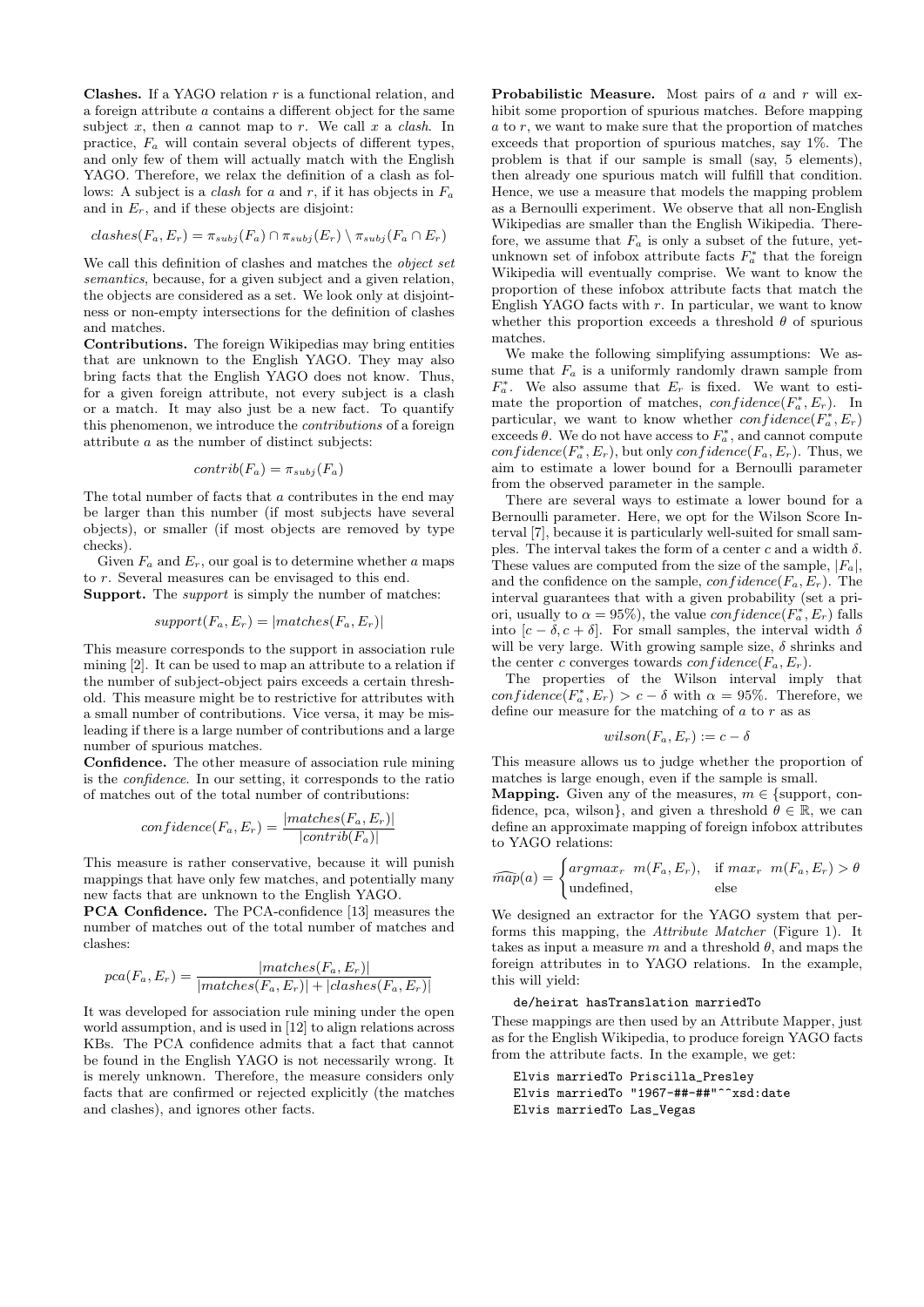These facts will undergo the same checking and filtering as the other YAGO facts. A type check, e.g., will leave us with

### Elvis marriedTo Priscilla\_Presley

In this example, we just learned a fact that was in the English YAGO anyway. However, other foreign infobox attribute facts will give rise to new YAGO facts that were not in the English Wikipedia. Likewise, in the example, both Elvis and Priscilla were in the English YAGO. However, we extracted one million entities from the other Wikipedias that were not in the English YAGO. These give rise to new nodes in the YAGO knowledge base.

Further Processing. The facts will also undergo a funclash checking, with the preference rules as follows. First of all, the preference is given to the facts that were extracted from the infoboxes over facts from the categories. Within each group, preference is given to the English Wikipedia, followed by the other Wikipedias in our input list of languages. Within the infobox facts, preference is given to the first values. Within an infobox value string, preference is given to the left-most extracted value. This is just the order in which the Term Extractor produces the terms. We justify this choice by our manual analysis in Section [5.1.](#page-5-1)

### <span id="page-5-2"></span>4.3 Taxonomy Construction

In this section, we explain how we construct a unique taxonomy for YAGO. We first explain the existing architecture for the monolingual case before explaining our extension to the multilingual case.

English Extraction. The taxonomy of YAGO comes mainly from the categories of Wikipedia. Again, the process is driven by a sequence of extractors that each perform one particular transformation of data. The Category Extractor (not shown in the figure) extracts category memberships. It creates a theme that contains facts such as

Elvis inCategory "Rock Music"

Elvis inCategory "American Singers"

A subsequent extractor will filter out categories that do not correspond to class names (such as Rock Music, see [\[25\]](#page-9-1)), and produce a theme that contains statements such as

### Elvis type American\_Singer

A follow-up extractor will use noun phrase parsing to find out that this class is most likely a subclass of the class Singer of WordNet, thus producing

### American\_Singer subclassOf Singer

Another extractor will transform the entire WordNet taxonomy into triples, which yields, e.g.,

```
Singer subclassOf Person
Person subclassOf LivingBeing
etc.
```
This way, the entity Elvis Presley is linked via the subclass of American Singers into the WordNet taxonomy.

Multilingual Extraction. In the English Wikipedia, the categories of articles are identified by the keyword Category. Other languages use other keywords. To find out these keywords, we made use of Wikidata. For example, in our Dictionary from Wikidata, Category: American singers is mapped to the German equivalent Kategorie: Amerikanische Sänger. This tells us that the categories in the German Wikipedia are introduced by the keyword Kategorie. We extracted all of these translations from Wikidata. We could then modify the existing category extractor of YAGO to extract category memberships also from foreign Wikipedias. For German, the Category Extractor extracts:

### de/Elvis inCategory "de/Amerikanische Sänger"

A follow-up extractor uses the dictionary to translate these foreign entity and category names to their unique names:

#### Elvis inCategory "American singers"

From this point on, the standard YAGO extractors can do their work. The categories will be filtered and connected to the WordNet taxonomy.

Other Processing. Categories such as 1935 births can also be a source of facts about the article entity. YAGO uses manually defined patterns to extract these facts. In the multilingual case, we first translate the categories to English through the dictionary, and then use the very same patterns to extract facts. If an infobox template (such as singer) is used in an article, this can be indication that the article entity belongs to a particular class. Hence, we extract infobox templates in the same way as categories, and use them to create type facts.

# 4.4 Overall Integration

Taxonomy. Every entity is mapped to a languageindependent unique identifier (Section [4.1\)](#page-2-3), so that facts about the same entity will use the same entity identifier. Each Wikipedia article is in one or more categories. These categories are translated to their English counterparts, and then give rise to classes (Section [4.3\)](#page-5-2). If we cannot establish a class for an entity, the entity is abandoned. Hence, every entity, foreign or English, is a member of at least one class. The classes are linked into the common WordNet taxonomy. All in all, this process creates a KB in which English entities and foreign entities live together in the same taxonomy.

Schema. All foreign language attributes have been either abandoned or mapped to one of the 77 English YAGO relations. This ensures that every fact has its place in the common schema. Final extractors will remove any duplicate facts, so that each fact in YAGO is unique, even if contributed from several sources.

Manual Work. We note that the only manual effort in the construction of YAGO3 is the mapping of English infobox attributes to YAGO relations – which exists already in the original YAGO. The foreign infobox attributes are mapped automatically to YAGO relations. The translation of entities and categories is done with the data from Wikidata.

# <span id="page-5-0"></span>5. EXPERIMENTS

We ran the YAGO extraction system on 10 languages: English, German, French, Dutch, Italian, Spanish, Romanian, Polish, Arabic, and Farsi. The choice of languages was determined by the proficiency of the authors, so as to facilitate manual evaluation. We cover some of the largest Wikipedias, and both European and non-European languages.

### <span id="page-5-1"></span>5.1 Funclashes

As discussed in Section [4.2.1,](#page-3-0) funclashes occur when a fact candidate  $\langle x, r, y \rangle$  with a functional relation r encounters a YAGO fact  $\langle x, r, y' \rangle$  with  $y \neq y'$ . Such clashes are often used to spot contradictions in semantic data. We wanted to know whether funclashes have this role in our setting, too. In our setting, facts are collected from the Wikipedias in the given order of languages (Section [4.2.2\)](#page-3-1). Whenever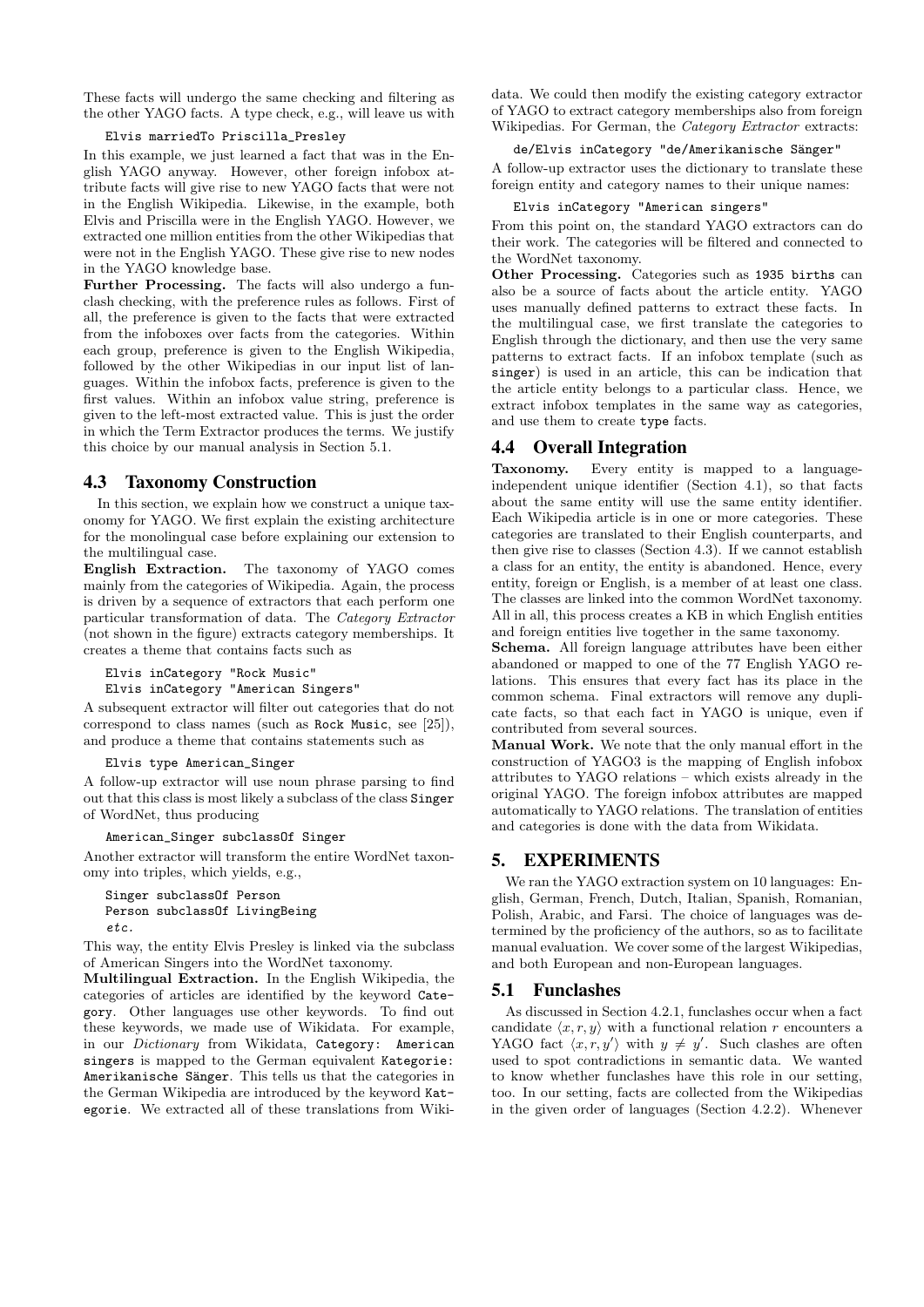<span id="page-6-0"></span>

| Funclashes | Relation           |
|------------|--------------------|
| 552,693    | wasCreatedOnDate   |
| 63,473     | diedOnDate         |
| 50,588     | wasBornOnDate      |
| 18,437     | wasBornIn          |
| 15,927     | happenedOnDate     |
| 12,308     | hasHeight          |
| 11,185     | hasDuration        |
| 9,980      | hasWeight          |
| 4,300      | diedIn             |
| 3.418      | wasDestroyedOnDate |
|            |                    |

Table 1: Funclashes per relation

an incoming fact clashes with an existing fact from a higher ranked language, the incoming fact is discarded. Table [1](#page-6-0) shows the relations that produce most funclashes. The vast majority of clashes stem from date relations, followed by numeric relations.

We were interested in whether funclashes are really an indication for contradictions. Therefore, we sampled a set of 100 funclashes randomly, and analyzed them manually. In 5 cases, the rejected object was clearly more accurate than the existing object. The other cases were as follows: (1) A Wikipedia article describes several variants of the entity with different properties. For example, a movie may exist in original and abridged form, where the latter has a shorter duration. (2) In nearly half of the cases, the rejected object was wrong or less accurate than the existing object. This is mainly because Wikipedia often contains complementary information in the infobox value string after the targeted value. For example, numerical attributes (such as page numbers or population numbers) are often followed by years in the infobox attribute value. The funclash gives preference to the first number and thus discards the (incorrect) second number. (3) In one forth of the cases, different values can be justified. For example, numerical values in different units give rise to slightly different objects. The year of foundation of a city can be either when it was first populated, or when it was incorporated. The height of a tower may or may not include the antenna. In these cases, the funclash just makes an arbitrary choice. It would be confusing for applications if a tower had two height values, because the additional textual information that is present in Wikipedia is projected away in the KB.

While we could justify abandoning the functional constraints on this basis, they are invaluable to avoid mixing up different versions of the same entity (case (1)), to avoid extracting years as page numbers (case (2)), and to ensure overall consistency (case (3)). Therefore, we decided to keep functional constraints. At the same time, they are not always an indication for semantic inconsistencies, which makes them less useful for attribute mapping, as we shall see.

### 5.2 Choice of Parameters

Gold Standard. We wanted to measure the precision and recall of the mapping of infobox attributes to YAGO relations under different measures and thresholds (Section [4.2.2\)](#page-3-1). We created a near-exhaustive mapping, which maps every infobox attribute a of a particular Wikipedia edition to every YAGO relation r with  $matches(F_a, E_r) > 0$ . This mapping is arguably a superset of the desired mapping. For

every language, we randomly sampled 150 attribute-relation pairs from this mapping, and evaluated them manually. A pair  $\langle a, r \rangle$  was evaluated to true, if the attribute a will yield a correct r fact for every entity of type  $ran(r)$  in its value. Thus, our manual gold standard will map the German attribute geboren (born) to both bornInPlace and bornOn-Date, because the attribute value can contain both a birth place and a birth date.

Evaluation. We produced attribute mappings by each of the measures from Section [4.2,](#page-2-4) for different threshold values, and for all languages under consideration. The threshold  $\theta$ was varied between 0 and 1 for the confidences, between 0 and 500 for support, and between 0 and 50% for the Wilson score. Values outside these ranges decreased recall without increasing precision. By varying  $\theta$ , we can trade off precision and recall. Figure [2](#page-7-0) exemplifies this for French and Farsi. Since YAGO has an accuracy of 95% [\[25\]](#page-9-1), we have to choose a threshold that achieves at least this precision.

We find that only for the Wilson score and the confidence there exist thresholds that achieve a precision of 95% and a recall of more than 5% across all languages. This is because the support is not robust to scaling: languages with many facts (such as German) need a high threshold, while languages with few facts (such as Spanish) produce no mappings if the threshold is too high. The PCA confidence is misguided by the clashes, and thus behaves in a very erratic way across languages. The Wilson score consistently achieves the highest recall across all languages, at comparable precision to the confidence (Table [2\)](#page-7-1). This is because in order to achieve a high precision, the confidence has to use a high threshold. This, in turn, hurts recall. The Wilson score, in contrast, can stay with a low threshold and thus a high recall, because it cautions automatically against too small sample sizes. Hence, we chose the Wilson score as our measure. To achieve a precision of 95%, we chose  $\theta = 4\%$ .

Discussion. Most erroneous mappings come from two sources. First, unit-less numbers (such as the number of inhabitants) produce a disproportionally high number of spurious matches, coinciding, e.g., with longitude values or years. Second, there are a number of relations that are strongly correlated in life, but that are strictly speaking not matches (such as wasBuriedIn/diedIn), and so we did not count them as such. Still, we achieve very good precision and recall values overall.

If the Wikipedias of two different languages share no knowledge, then our method will not propose any mapping. However, it is improbable that this happens. There has been a rapid globalization of Wikipedia, which triggered thousands of volunteers to create, modify, and link millions of articles. Together with manual translation of articles, this led to a substantial overlap of the Wikipedias in a lot of common concepts such as countries, important people, and prominent events.

Our KB is built on YAGO, and tries to match foreign attributes to YAGO relations. Our method does not consider attributes that have no mapping to the existing YAGO relations. We leave the introduction of new YAGO relations for future work.

Comparison. With respect to attribute matching, the work of [\[23\]](#page-9-2) reports a recall of 85% at the precision of 95% that is required for YAGO. This is a combination that our method cannot achieve. The focus in YAGO3, however, is on broad language coverage. Our method achieves a weighted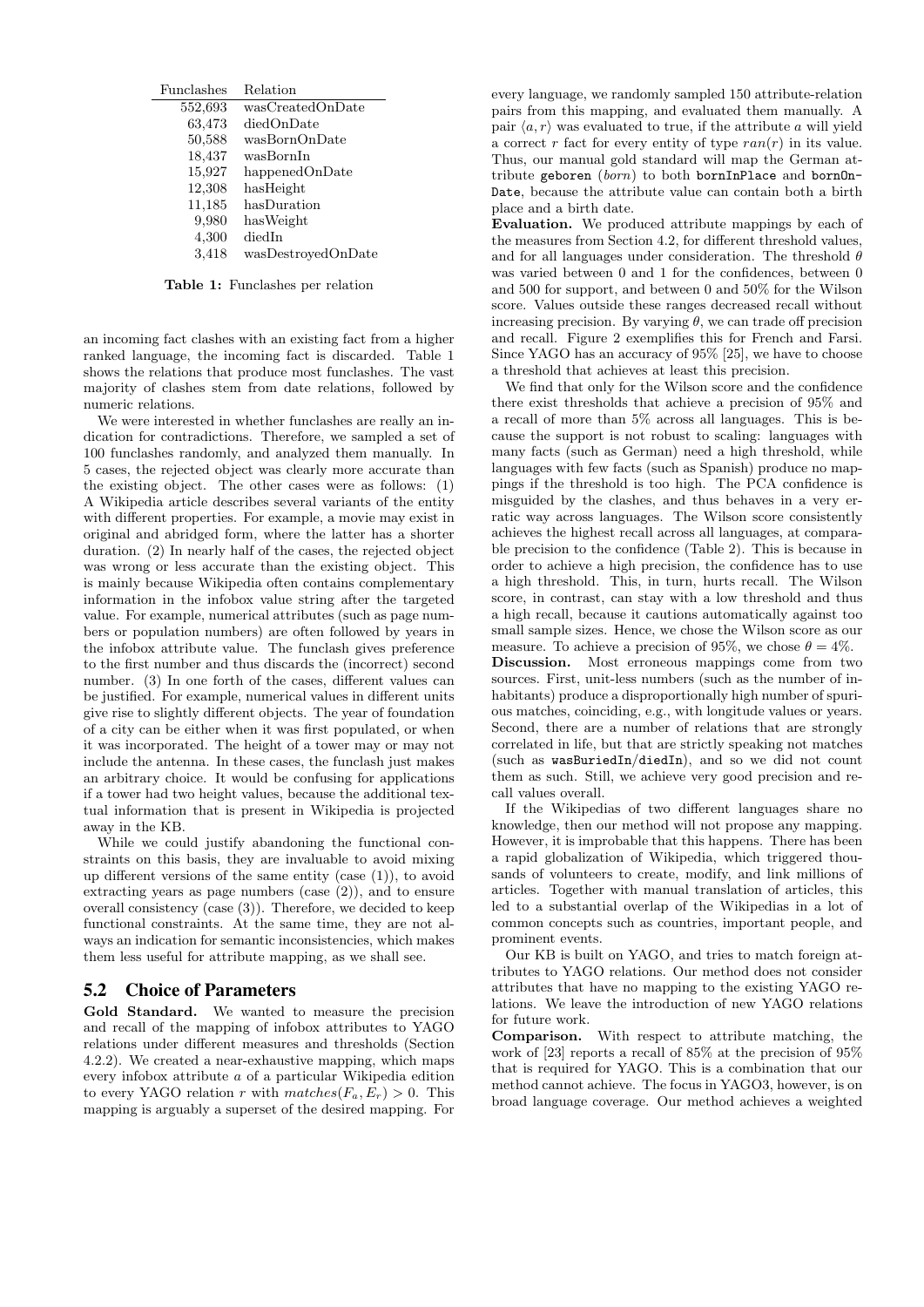<span id="page-7-0"></span>

Figure 2: Precision/Recall for French (left) and Farsi (right)

<span id="page-7-1"></span>

|    | Confidence $16\%$ |     |    |      | Wilson 4\% |    |
|----|-------------------|-----|----|------|------------|----|
|    | Prec              | Rec | F1 | Prec | Rec        | F1 |
| ar | 100               | 73  | 85 | 100  | 82         | 90 |
| de | 100               | 37  | 54 | 98   | 56         | 72 |
| es | 96                | 19  | 32 | 95   | 29         | 45 |
| fa | 100               | 49  | 66 | 97   | 54         | 69 |
| fr | 100               | 16  | 27 | 100  | 69         | 82 |
| it | 100               | 7   | 12 | 98   | 23         | 37 |
| nl | 100               | 19  | 32 | 100  | 22         | 36 |
| pl | 95                | 10  | 19 | 97   | 64         | 77 |
| ro | 96                | 52  | 67 | 95   | 70         | 81 |

Table 2: Precision and Recall per Language in %

precision of 98% at a recall of 56% for German, a precision of 99.98% at a recall of 69% for French, and a precision of 99.99% at a recall of 22% for Dutch. These are the languages that [\[23\]](#page-9-2) considered. In addition, our system produces alignments for Italian, which the method of [\[23\]](#page-9-2) could not run on due to poor infobox naming conventions, and 5 other languages. These include languages of non-Latin script, which [\[23\]](#page-9-2) explicitly excludes. Our method thus provides a robust alternative to [\[23\]](#page-9-2) with much higher language coverage.

[\[1\]](#page-8-0) solves the slightly different problem of merging infoboxes across Wikipedia languages. They report a precision of 86% for English, Spanish, French, and German. Our method compares favorably with this precision. Beyond that, we can show that it works for 6 more languages.

[\[28\]](#page-9-6) aligns the English Wikipedia with 2 Chinese online encyclopedias. They report a precision of 86% at a recall of 88%. Their work concerns non-Wikipedia data sources, and so we cannot compare directly to them.

[\[22\]](#page-9-4) aligns infobox attributes between the English and the Portuguese Wikipedia, and the English and the Vietnamese Wikipedia. For Portuguese, the average weighted precision on 14 infobox templates is 93%, and the recall is 75%. For Vietnamese, the values are 100% and 75%, respectively. These values are comparable to ours.

[\[14\]](#page-9-7) aligns infobox attributes to DBpedia. The approach

<span id="page-7-2"></span>

| Language | Entities  | Facts     | Type Facts | Labels    |
|----------|-----------|-----------|------------|-----------|
| en       | 3,420,126 | 6,587,175 | 10,280,369 | 477,628   |
| de       | 349,352   | 984,830   | 2,563,246  | 125,575   |
| fr       | 255,063   | 549,321   | 920,014    | 361,932   |
| nl       | 204,566   | 249,905   | 398,719    | 208,521   |
| it       | 67,330    | 148,268   | 160,777    | 1,424     |
| es       | 118,467   | 43,271    | 512,024    | 213       |
| ro       | 11,024    | 12,871    | 44,175     | 946       |
| pl       | 103,440   | 235,357   | 296,398    | 215,470   |
| ar       | 50,295    | 98,285    | 314,495    | 2,575     |
| fа       | 16,243    | 27,041    | 121,492    | 4,553     |
| total    | 4,595,906 | 8,936,324 | 15,611,709 | 1,398,837 |

Table 3: Number of entities and facts

was evaluated for Italian, and achieves its highest precision of 87% at a recall of 37%. These values are comparable to ours.

Different from all of these approaches [\[22,](#page-9-4) [1,](#page-8-0) [23,](#page-9-2) [14\]](#page-9-7), our alignment method is considerably simpler. It requires no similarity functions or machine learning methods – while achieving comparable results. This is because we can build on the existing YAGO infrastructure, which is able to produce a high-precision KB. We also show that our method is robust enough to treat twice as many languages as previous work. Finally, our method goes beyond previous work by constructing a unified KB on top of these sources, which includes type facts and a taxonomy. We illustrate this in the next section.

### 5.3 Size

Facts. Table [3](#page-7-2) shows the total number of distinct new entities that each language contributed to our unified KB. Every entity is counted only for the first language in our preference list in which it appears, even if it is contributed by several other languages as well. In total, we gain 1m new entities. The number of new entities does not scale linearly with the number of languages, because most languages treat the same global concepts before venturing into local entities. The ta-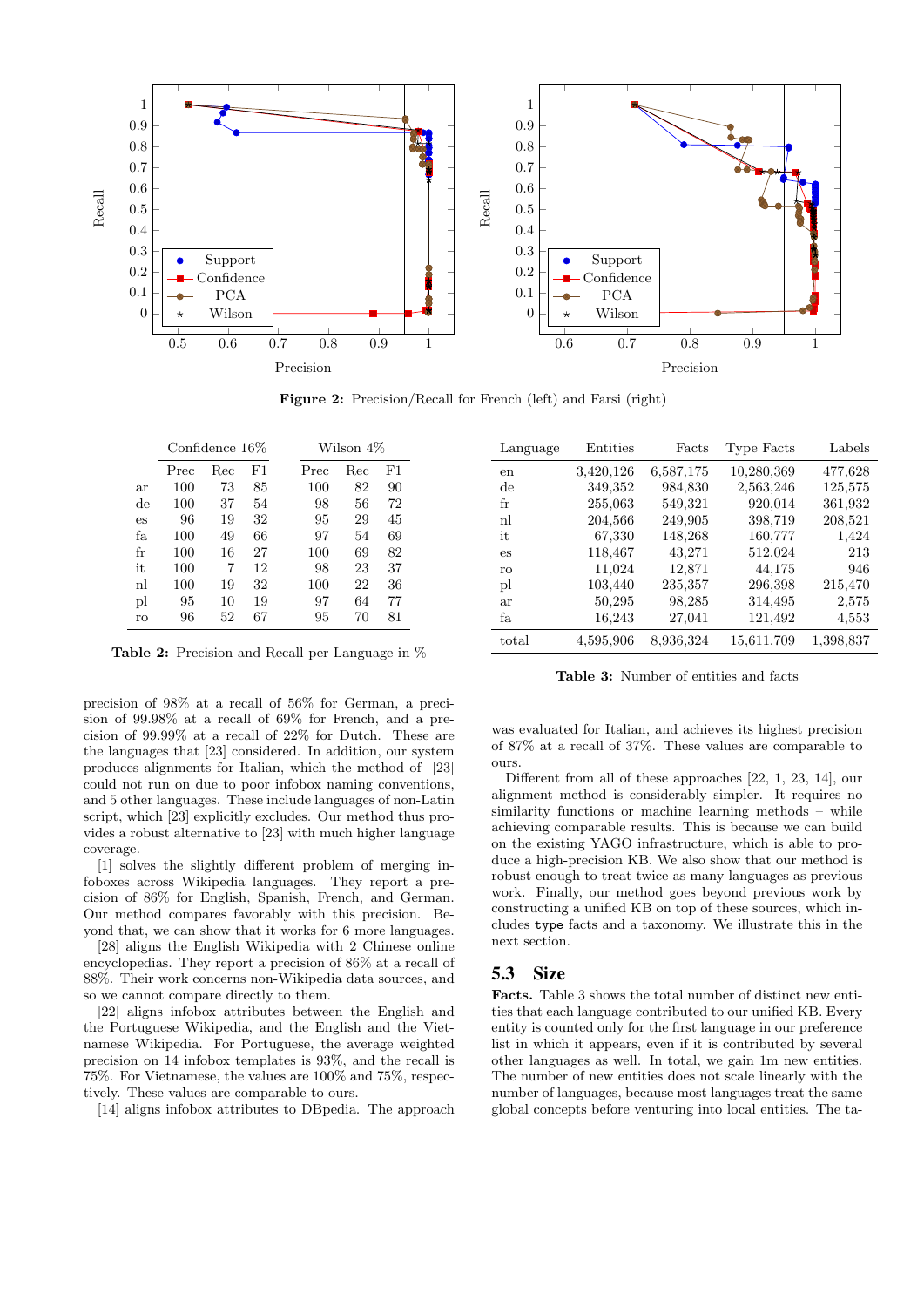| de/Kirdorf_(Bedburg),                            |  |
|--------------------------------------------------|--|
| hasNumberOfPeople, "1204"^^xsd:integer           |  |
| fr/Château_de_Montcony,<br>isLocatedIn, Burgundy |  |
| pl/Henryk_Pietras, wasBornIn<br>de/Debiensko     |  |
| fa/میر خان امیراعلم , wasBornIn, Teheran         |  |

Table 4: Some sample facts

ble also shows the number of facts contributed by every language. Again, every fact is counted only once. The "facts" column shows ordinary facts extracted from the infoboxes and categories. We gain 2.5m facts over the English-only extraction. The next column shows type facts extracted from the template names and the categories. We gain 5m new facts about types. Not all of these are necessarily about the new entities that a language contributed; a language can also contribute a type fact about an English entity. The last column shows the label facts. We gain 1m labels. This number is complemented by 355k labels that we extracted from the English disambiguation pages, 11m labels that come from the redirect pages, 1.5m person names (given name and family name), and 729k new labels from Wikidata, and 1.5m facts extracted by other extractors from the English Wikipedia, bringing the total number of all facts to 40m.

Examples. Our facts include truly hybrid facts, where the subject or object do not exist in the English Wikipedia. Table [5](#page-10-0) shows some examples. In the first example, the subject exists only in the German Wikipedia. In the second example, the subject exists only in French, but the object is contributed by English. In the third example, neither the subject nor the object exists in English. The subject exists only in Polish, and the object exists in German and Polish (and German is chosen over Polish). We also have a large number of facts in non-Latin script. We show a fact about Amir Alam, a former member of the Iranian parliament.

Schema. All foreign language attributes have been either abandoned or mapped to one of the 77 English YAGO relations (see Section [4.2.2\)](#page-3-1). Every entity has at least one type fact (see Section [4.3\)](#page-5-2). The types are connected to the common WordNet taxonomy. This ensures that every entity has its place in the common schema. All in all, YAGO contains 488,469 classes.

# <span id="page-8-2"></span>6. APPLICATIONS

# 6.1 DBpedia

Multilingual DBpedia. Our method can be used to align other KBs. We downloaded the version of the English DBpedia that contains ontological relations. We used our methodology to align it with the foreign attribute facts of German. As in the other scenarios, we produced a gold standard and evaluated the precision and recall. Our vanilla setting of the Wilson score interval with  $\theta = 4\%$  achieves a precision of 95% and a recall of 81%. The values are not as high as for the YAGO-internal alignments, because DBpedia uses different data types (such as xsd:gYear) that our term extractor does not produce. On the other hand, our system was run off the shelf, and DBpedia-specific adjustments could in-

crease the performance further. For example, by using the support measure with a dataset-specific threshold of 100, we achieve a precision of 96% and a recall of 94%. Thus, our methodology could help map the infobox attributes of different languages to the common DBpedia properties – a task that is currently achieved manually by the community. Ontology Alignment. Our method can also be used to align the relations of DBpedia and YAGO. We took again the English DBpedia with ontological relations, and matched them with the YAGO facts. We generated a gold standard, and evaluated the mappings. Our vanilla setting of a Wilson score threshold of  $\theta = 4\%$  achieves a weighted precision of 100% and a weighted recall of 76%. This is in line with the weighted precision of 100% that [\[24\]](#page-9-15) reports for this alignment, while they report no recall.

### 6.2 Le Monde

In [\[16\]](#page-9-25), the authors analyze the text of the French newspaper Le Monde by mapping all mentions of entities in the text to YAGO entities. This allows, e.g., statistics on the prevalence of foreign companies in different countries, or an analysis of the changing age structure in certain professions over time. Since YAGO was not available in French, the approach could use only those YAGO entities that had a French name and that had enough facts in the English Wikipedia, resulting in 3.4m mentions. With YAGO3, we can boost that number by 824k new mentions, referring to 32k unique new entities. 112k of the mentions are people, and of these, 20k are politicians and 8k are musicians. These entities can contribute more data points to the statistics. For example, we can add 5 more countries to the analysis of the prevalence of foreign companies, because we now have enough data for these countries.

### <span id="page-8-3"></span>7. CONCLUSION

In this paper, we have shown how to construct the first full-fledged KB from Wikipedias in multiple languages. By using YAGO as a central reference KB, and by extending its existing architecture, we arrive at a simple and elegant, yet very effective method. Our approach works across 10 languages and different scripts, and achieves a precision of 95%-100% in the attribute mapping. The new KB gains 1m new entities and 7m new facts over the English-only YAGO.

On the technical side, we have compared several measures for the mapping of infobox attributes, and presented a measure that is robust to scale and language. We have shown that our measure can be applied to different other relation alignment problems at high precision and recall. For future work, we envisage extending our methods to more languages, and study new applications of the knowledge base. YAGO3 is available at <http://yago-knowledge.org>.

### 8. REFERENCES

- <span id="page-8-0"></span>[1] E. Adar, M. Skinner, and D. S. Weld. Information arbitrage across multi-lingual wikipedia. In WSDM, 2009.
- <span id="page-8-4"></span>[2] R. Agrawal, T. Imieliński, and A. Swami. Mining association rules between sets of items in large databases. SIGMOD Rec., 22(2), June 1993.
- <span id="page-8-1"></span>[3] A. P. Aprosio, C. Giuliano, and A. Lavelli. Automatic expansion of dbpedia exploiting wikipedia cross-language information. In ESWC, 2013.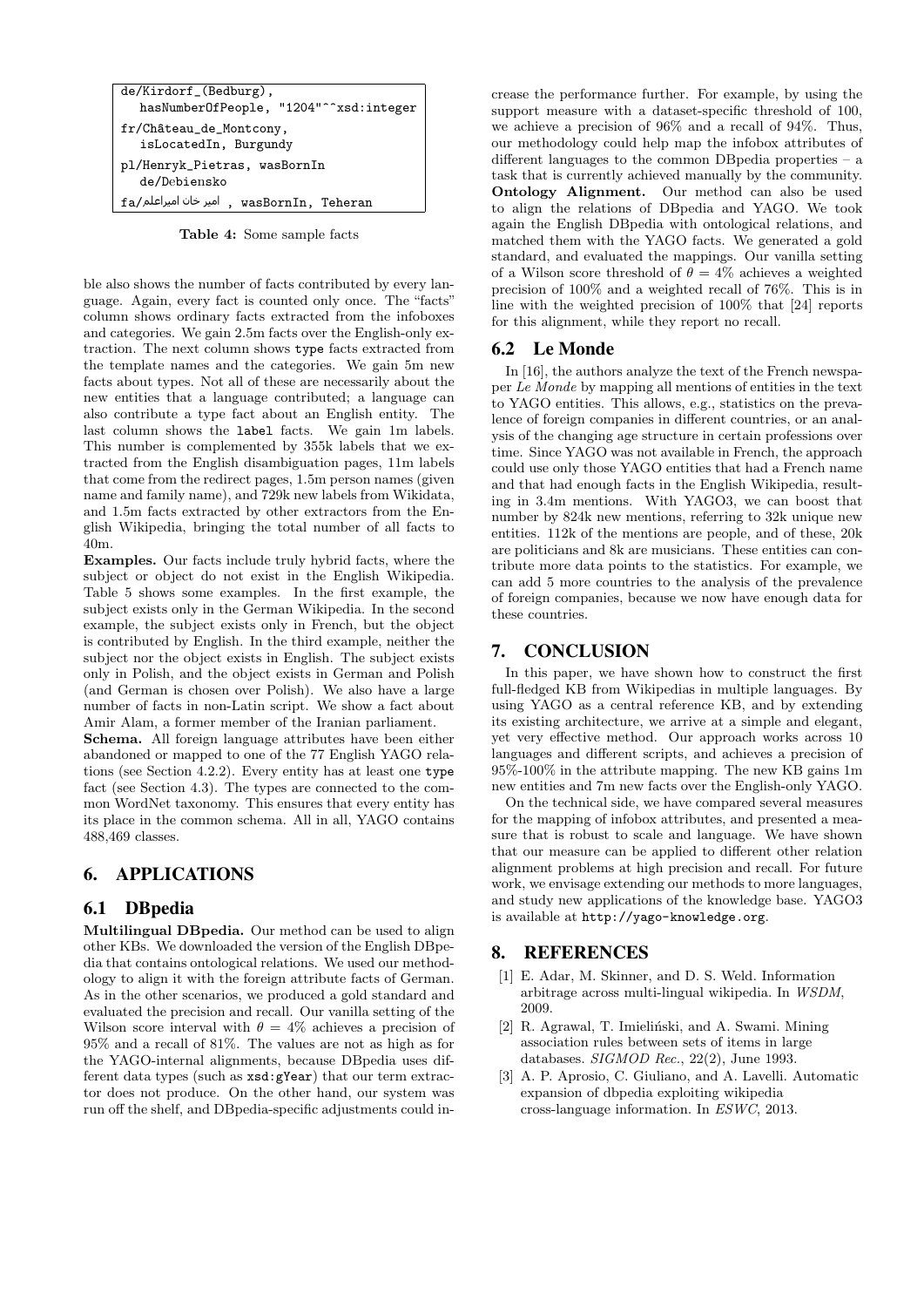- <span id="page-9-0"></span>[4] S. Auer, C. Bizer, G. Kobilarov, J. Lehmann, R. Cyganiak, and Z. G. Ives. DBpedia: A Nucleus for a Web of Open Data. In ISWC, 2007.
- <span id="page-9-20"></span>[5] J. Biega, E. Kuzey, and F. M. Suchanek. Inside yago2s: A transparent information extraction architecture. In Proc. WWW (Comp.), 2013.
- <span id="page-9-5"></span>[6] G. Bouma, S. Duarte, and Z. Islam. Cross-lingual alignment and completion of wikipedia templates. In Workshop on Cross Lingual Information Access, 2009.
- <span id="page-9-24"></span>[7] L. D. Brown, T. T. Cai, and A. Dasgupta. Interval Estimation for a Binomial Proportion. Statistical Science, 16(2), May 2001.
- <span id="page-9-9"></span>[8] G. de Melo and G. Weikum. MENTA: Inducing multilingual taxonomies from Wikipedia. In CIKM, 2010.
- <span id="page-9-13"></span>[9] G. de Melo and G. Weikum. Untangling the cross-lingual link structure of wikipedia. In ACL, 2010.
- <span id="page-9-21"></span>[10] G. de Melo and G. Weikum. UWN: A large multilingual lexical knowledge base. In ACL, 2012.
- <span id="page-9-12"></span>[11] G. de Melo and G. Weikum. Taxonomic data integration from multilingual wikipedia editions. Knowl. Inf. Syst., 39(1):1–39, 2014.
- <span id="page-9-23"></span>[12] L. Galárraga, N. Preda, and F. M. Suchanek. Mining rules to align knowledge bases. In AKBC, 2013.
- <span id="page-9-22"></span>[13] L. Galárraga, C. Teflioudi, K. Hose, and F. M. Suchanek. Amie: association rule mining under incomplete evidence. In WWW, 2013.
- <span id="page-9-7"></span>[14] A. P. A. C. Giuliano and A. Lavelli. Towards an automatic creation of localized versions of dbpedia. In ISWC, 2014.
- <span id="page-9-19"></span>[15] J. Hoffart, F. M. Suchanek, K. Berberich, and G. Weikum. Yago2: A spatially and temporally enhanced knowledge base from wikipedia. Artif. Intell., 194, 2013.
- <span id="page-9-25"></span>[16] T. Huet, J. Biega, and F. M. Suchanek. Mining history with le monde. In *AKBC*, 2013.
- <span id="page-9-14"></span>[17] O. Medelyan, D. Milne, C. Legg, and I. H. Witten. Mining meaning from wikipedia. Int. J. Hum.-Comput. Stud., 67(9):716–754, Sept. 2009.
- <span id="page-9-17"></span>[18] G. Miller. WordNet: An Electronic Lexical Database. MIT Press, 1998.
- <span id="page-9-11"></span>[19] V. Nastase and M. Strube. Transforming wikipedia into a large scale multilingual concept network. Artif. Intell., 194, 2013.
- <span id="page-9-10"></span>[20] V. Nastase, M. Strube, B. Boerschinger, C. Zirn, and A. Elghafari. Wikinet: A very large scale multi-lingual concept network. In LREC, 2010.
- <span id="page-9-8"></span>[21] R. Navigli and S. P. Ponzetto. BabelNet: The automatic construction, evaluation and application of a wide-coverage multilingual semantic network. Artificial Intelligence, 193:217–250, 2012.
- <span id="page-9-4"></span>[22] T. H. Nguyen, V. Moreira, H. Nguyen, H. Nguyen, and J. Freire. Multilingual schema matching for wikipedia infoboxes.  $PVLDB$ , 5(2), 2011.
- <span id="page-9-2"></span>[23] D. Rinser, D. Lange, and F. Naumann. Cross-lingual entity matching and infobox alignment in wikipedia. Inf. Syst., 38(6):887–907, Sep. 2013.
- <span id="page-9-15"></span>[24] F. M. Suchanek, S. Abiteboul, and P. Senellart. Paris: Probabilistic alignment of relations, instances, and schema. PVLDB, 5(3), 2011.
- <span id="page-9-1"></span>[25] F. M. Suchanek, G. Kasneci, and G. Weikum. YAGO:

A core of semantic knowledge - unifying WordNet and Wikipedia. In WWW, 2007.

- <span id="page-9-18"></span>[26] F. M. Suchanek, G. Kasneci, and G. Weikum. YAGO - A Large Ontology from Wikipedia and WordNet. J. of Web Semantics, 6(3), September 2008.
- <span id="page-9-3"></span>[27] E. Tacchini, A. Schultz, and C. Bizer. Experiments with wikipedia cross-language data fusion. In Workshop on Scripting and Development, 2009.
- <span id="page-9-6"></span>[28] Z. Wang, J. Li, Z. Wang, and J. Tang. Cross-lingual knowledge linking across wiki knowledge bases. In WWW, 2012.
- <span id="page-9-16"></span>[29] D. T. Wijaya, P. P. Talukdar, and T. M. Mitchell. Pidgin: ontology alignment using web text as interlingua. In CIKM, 2013.